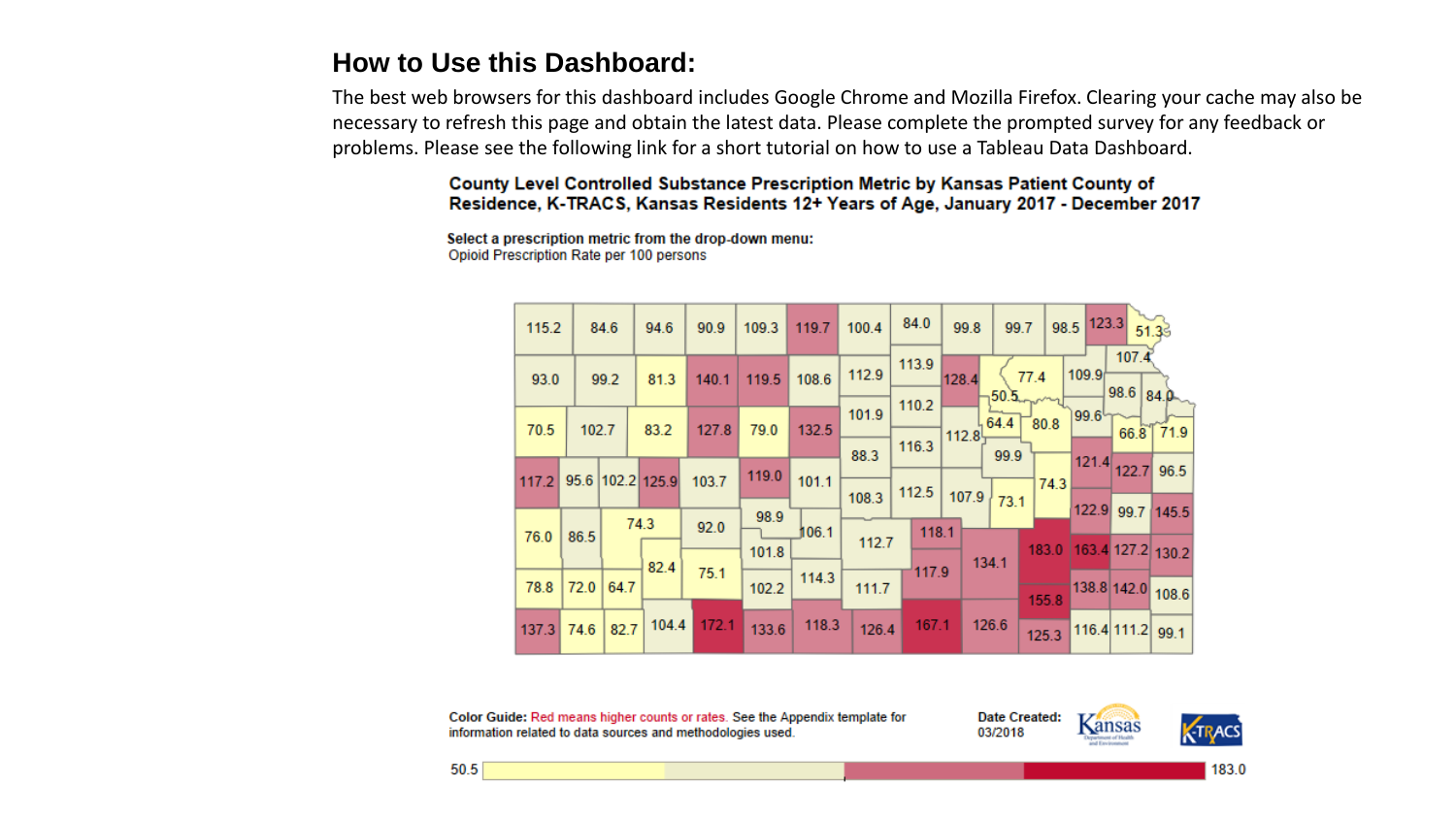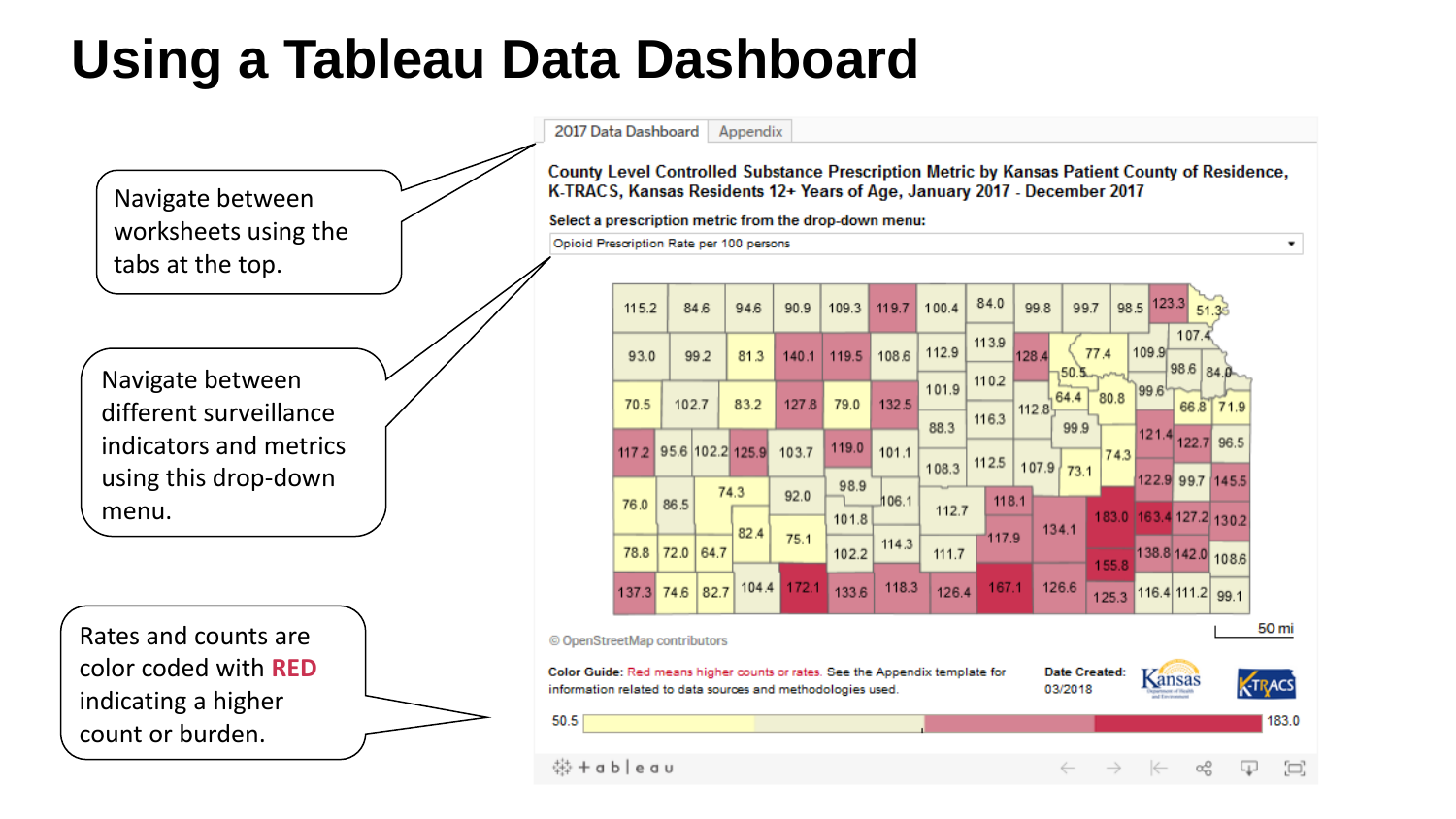2017 Data Dashboard | Appendix

County Level Controlled Substance Prescription Metric by Kansas Patient County of Residence, K-TRACS, Kansas Residents 12+ Years of Age, January 2017 - December 2017

Select a prescription metric from the drop-down menu:

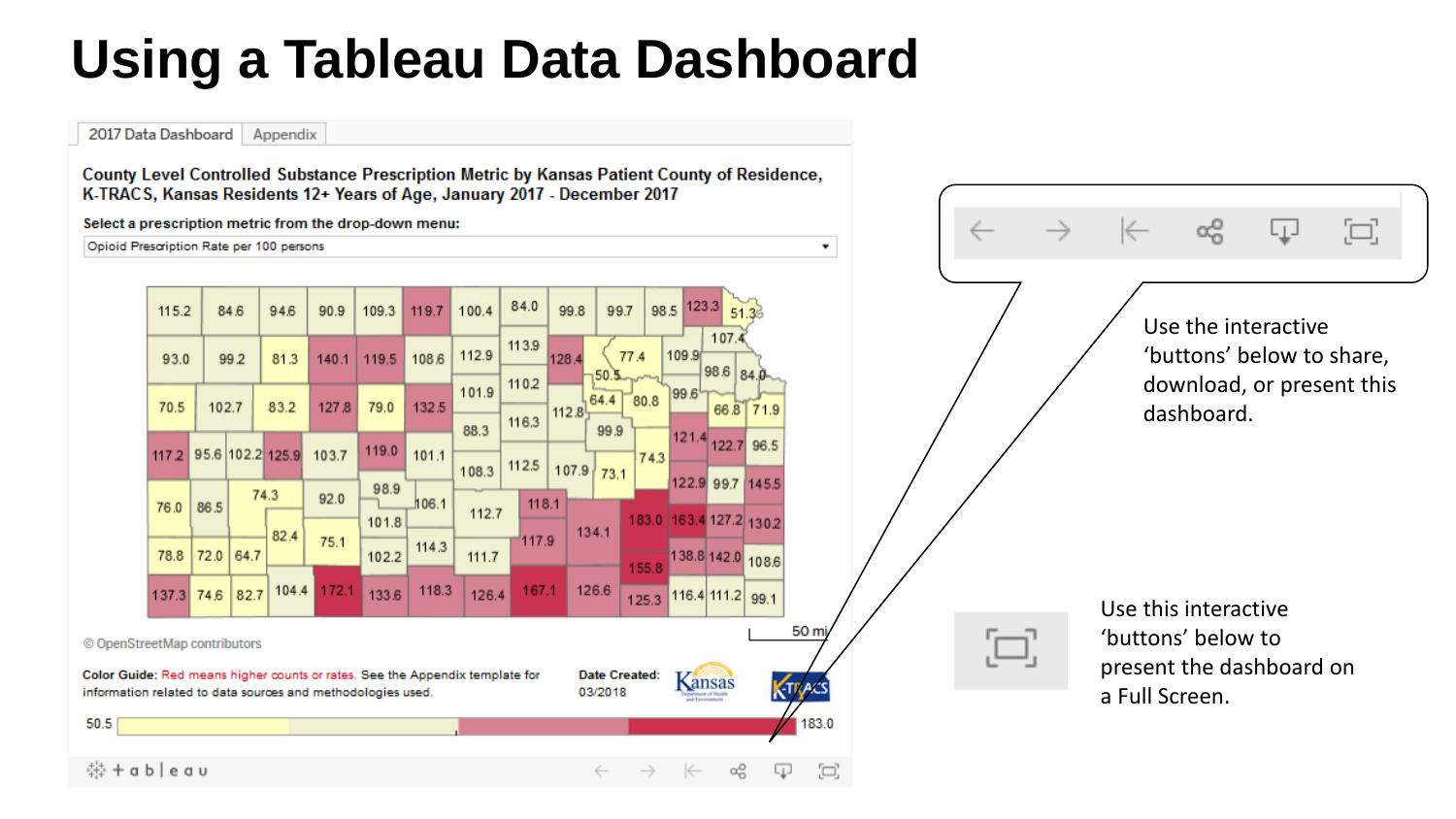2017 Data Dashboard | Appendix

County Level Controlled Substance Prescription Metric by Kansas Patient County of Residence, K-TRACS, Kansas Residents 12+ Years of Age, January 2017 - December 2017

Select a prescription metric from the drop-down menu:

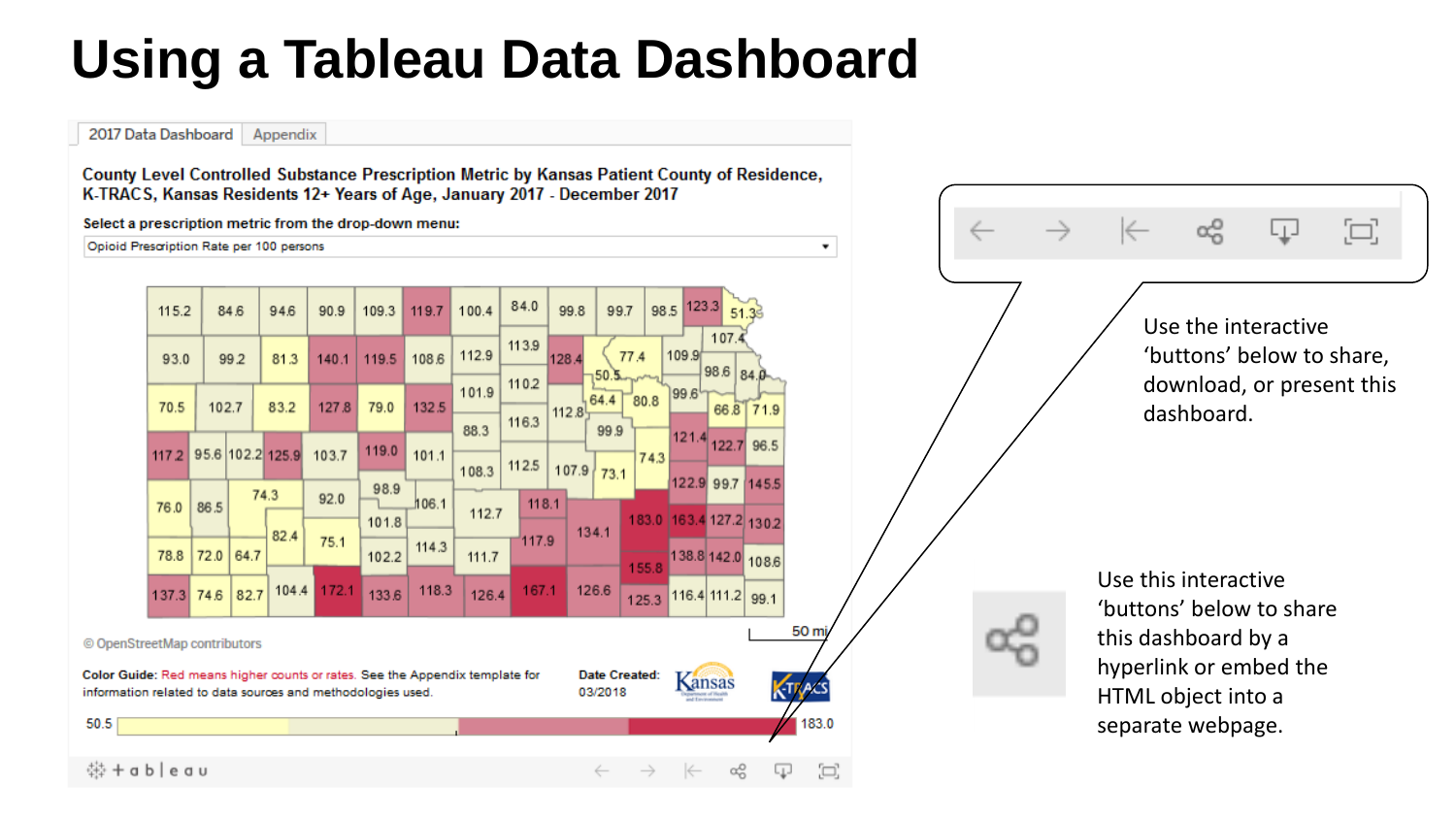2017 Data Dashboard | Appendix

County Level Controlled Substance Prescription Metric by Kansas Patient County of Residence, K-TRACS, Kansas Residents 12+ Years of Age, January 2017 - December 2017

Select a prescription metric from the drop-down menu:

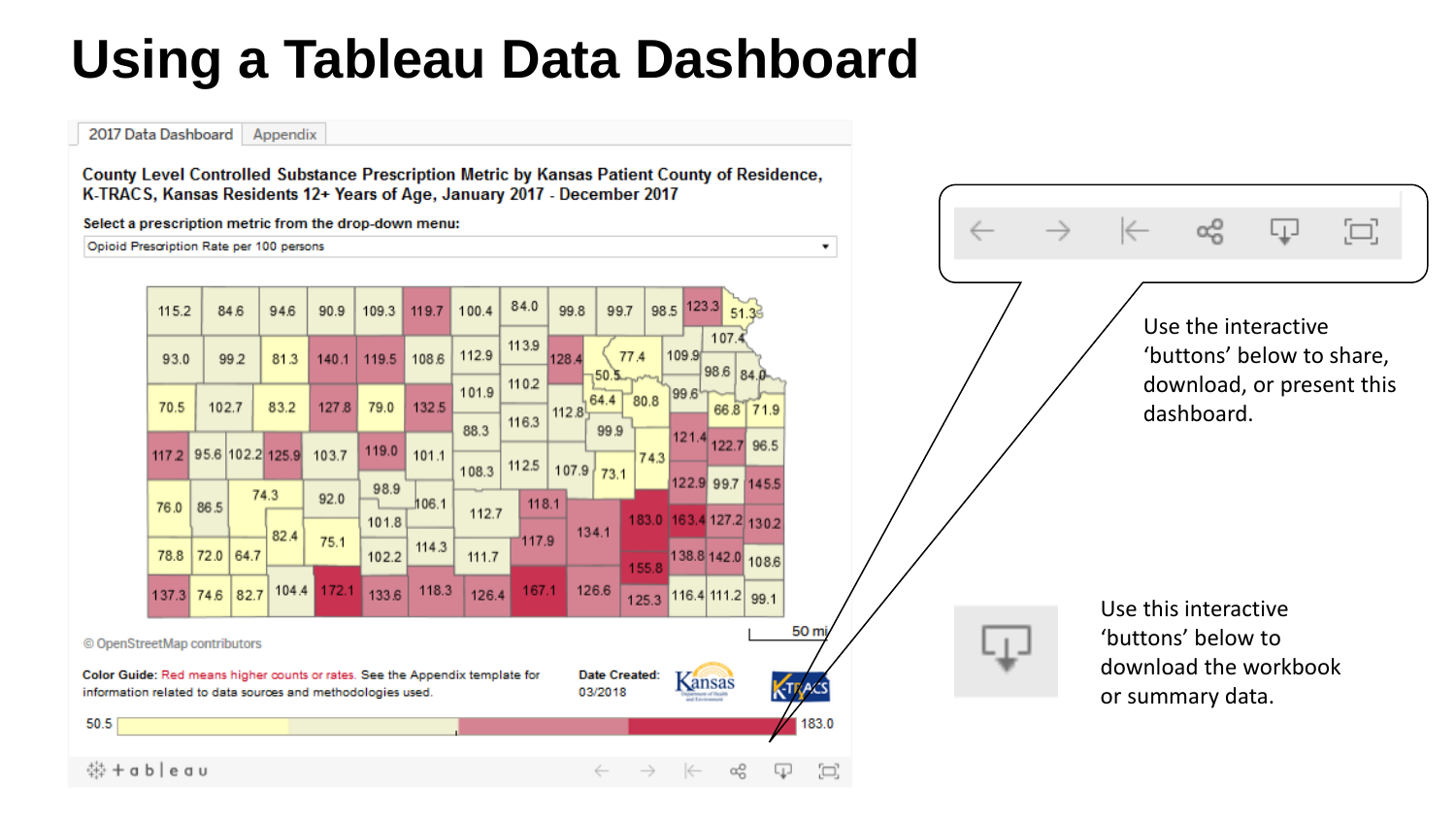### **Downloading Data from a Tableau Data Dashboard**

 $\bullet$ 

#### Select a prescription metric from the drop-down menu:

#### Opioid Prescription Rate per 100 persons





Use this interactive 'button' at the bottom right to download the workbook or summary data.

# **Step 1:** Select a county of interest for data.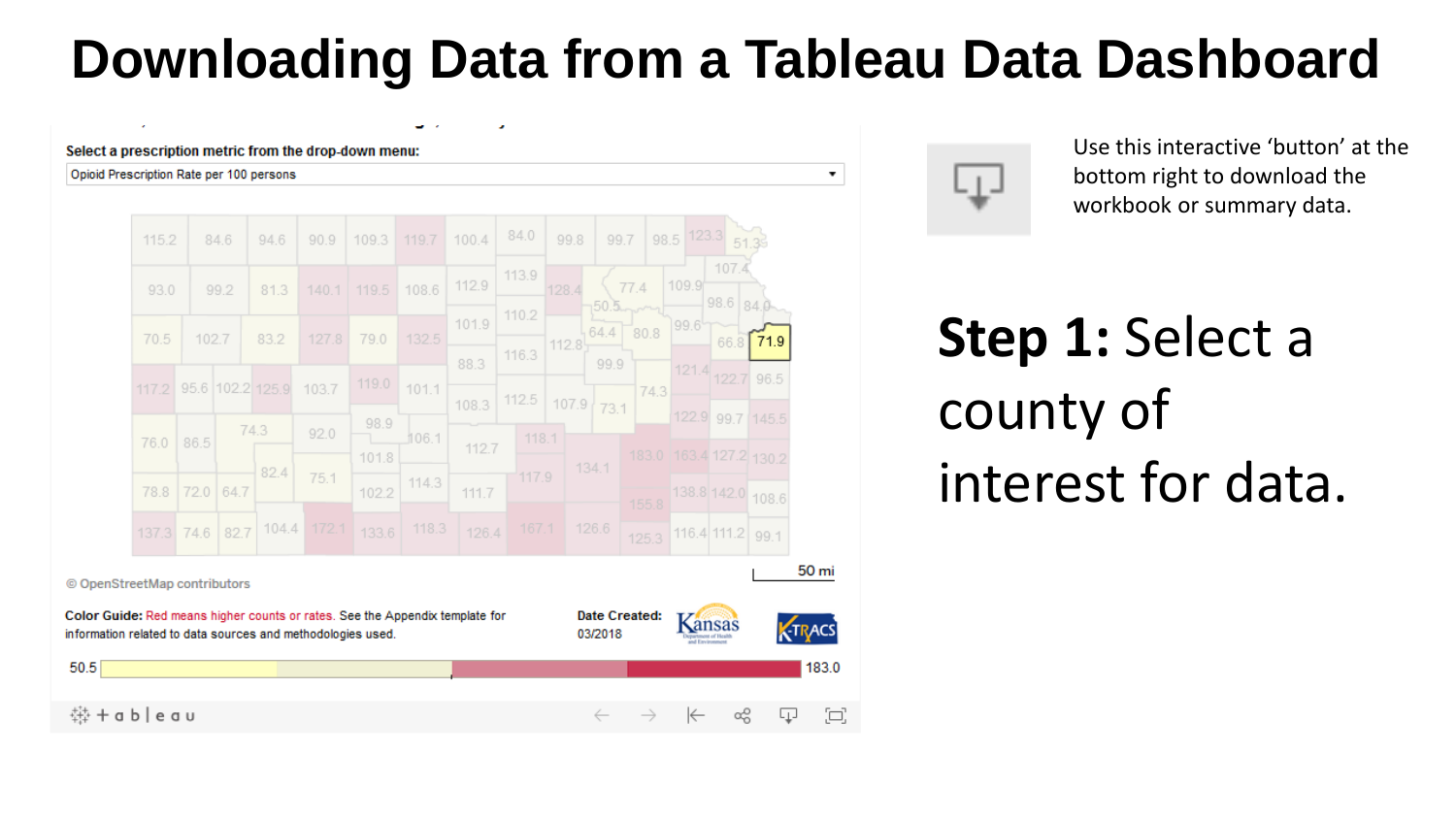## **Downloading Data from a Tableau Data Dashboard**

 $\overline{\mathbf{v}}$ 

Select a prescription metric from the drop-down menu:

#### Opioid Prescription Rate per 100 persons





Use this interactive 'button' at the bottom right to download the workbook or summary data.

# **Step 2:** Click the 'Download' button and select your desired file format.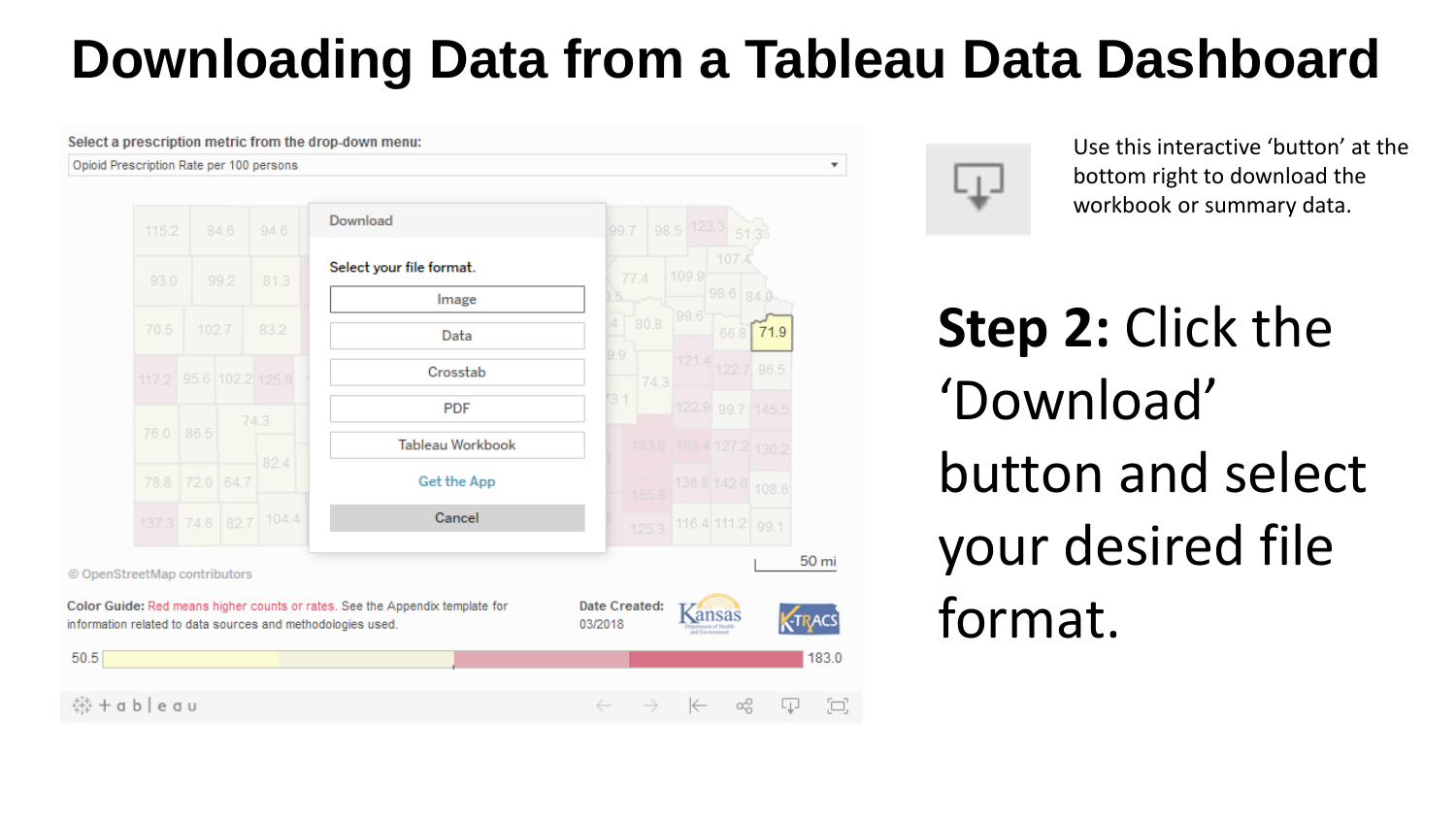## **Downloading Data from a Tableau Data Dashboard**

 $\overline{\mathbf{v}}$ 

Select a prescription metric from the drop-down menu:

#### Opioid Prescription Rate per 100 persons





Use this interactive 'button' at the bottom right to download the workbook or summary data.

**Step 3:** Click the 'Data' button or 'Crosstab' to download a CSV file for the selected indicator and county.